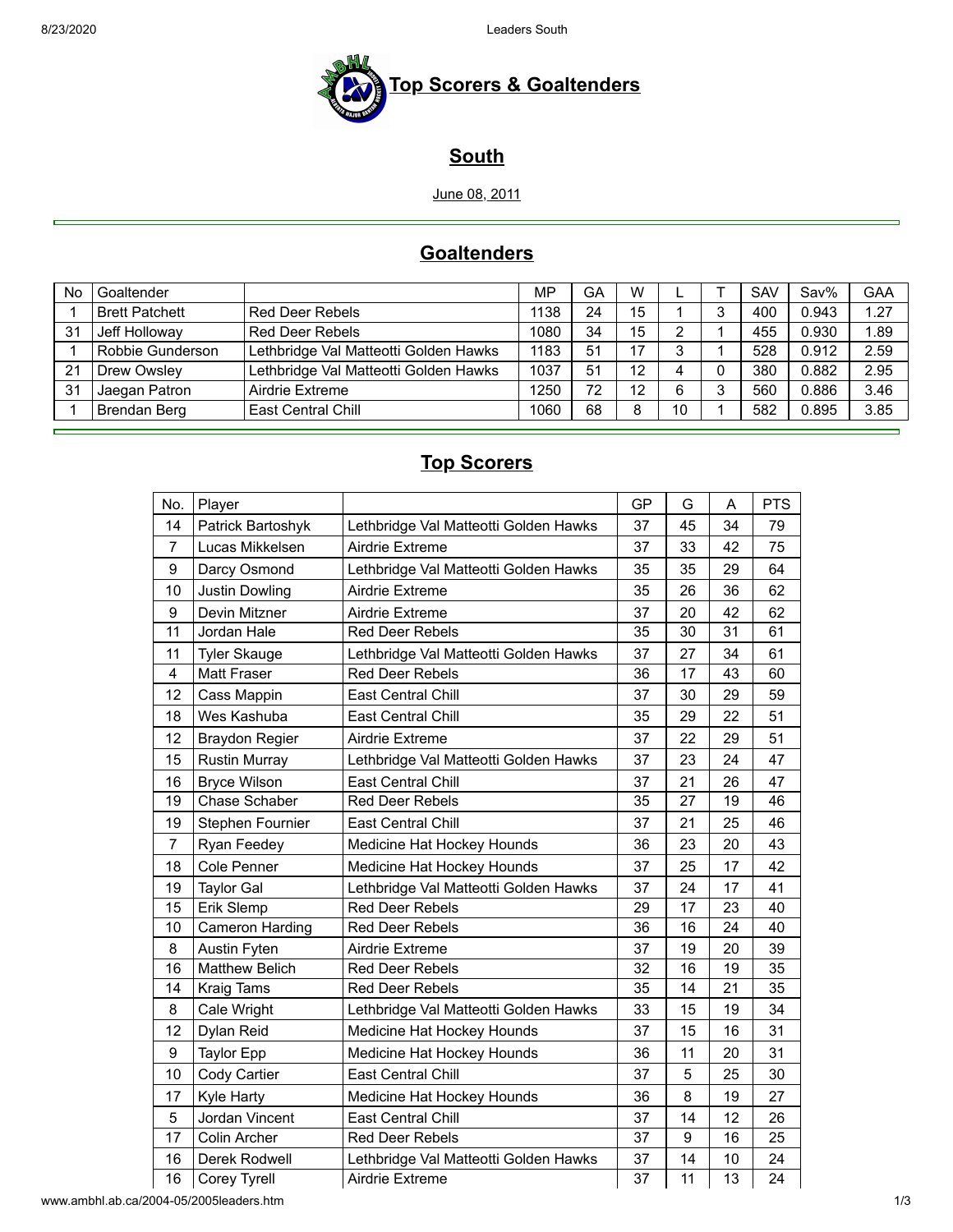| 15 | Zack Hay             | Medicine Hat Hockey Hounds            | 36 | 11 | 13 | 24 |
|----|----------------------|---------------------------------------|----|----|----|----|
| 6  | Cody Jurgens         | <b>East Central Chill</b>             | 37 | 9  | 15 | 24 |
| 12 | Jamin Heller         | Lethbridge Val Matteotti Golden Hawks | 37 | 9  | 15 | 24 |
|    | <b>Patrick Klatt</b> | Lethbridge Val Matteotti Golden Hawks | 37 | 8  | 15 | 23 |
| 11 | Stephen Dobbin       | Medicine Hat Hockey Hounds            | 37 | 7  | 16 | 23 |
| 4  | <b>Martin Cole</b>   | Airdrie Extreme                       | 35 | 6  | 15 | 21 |
| 19 | Dylan Haslbeck       | Medicine Hat Hockey Hounds            | 21 | 12 | 8  | 20 |
| 8  | Derek Wiedmer        | <b>Red Deer Rebels</b>                | 37 | 5  | 15 | 20 |

## **North**

## **Goaltenders**

| No | Goaltender            |                                    | MP   | GА | W  |    |                | SAV | Sav%  | <b>GAA</b> |
|----|-----------------------|------------------------------------|------|----|----|----|----------------|-----|-------|------------|
| 31 | Stephen Tayler        | Southgate Lions (SSAC)             | 1190 | 44 | 19 | 0  |                | 501 | 0.919 | 2.22       |
|    | James Renouf          | Southgate Lions (SSAC)             | 1107 | 45 | 16 |    |                | 419 | 0.903 | 2.44       |
| 29 | Max Larocque          | St Albert Gregg Distributor Sabres | 891  | 37 | 10 | 4  | $\overline{2}$ | 367 | 0.908 | 2.49       |
| 31 | Lary McEwen           | Leduc Allen's Transport            | 1020 | 45 | 12 | 4  | 2              | 422 | 0.904 | 2.65       |
| 33 | <b>Andrew Hayes</b>   | <b>Strathcona Warriors</b>         | 1259 | 56 | 6  | 9  | 5              | 786 | 0.933 | 2.67       |
| 31 | <b>Nathan Gelinas</b> | St Albert Gregg Distributor Sabres | 1405 | 66 | 10 | 10 | 3              | 620 | 0.904 | 2.82       |
| 35 | Nick Amendt           | Leduc Allen's Transport            | 1318 | 62 | 10 | 9  | 2              | 637 | 0.911 | 2.82       |
|    | Darren Douglas        | Fort Saskatchewan Rangers          | 1512 | 71 | 8  | 11 | 7              | 784 | 0.917 | 2.82       |
| 31 | Vincenzo Marozzi      | Lehigh Inland (CAC)                | 1409 | 68 | 11 | 10 | $\overline{2}$ | 759 | 0.918 | 2.90       |
| 31 | Corey Gazloff         | <b>Strathcona Warriors</b>         | 1079 | 53 |    | 10 | $\overline{2}$ | 598 | 0.919 | 2.95       |
| 31 | <b>Spencer Coward</b> | <b>Spruce Grove Broncos</b>        | 1237 | 61 | 11 |    | 3              | 518 | 0.895 | 2.96       |

# **Top Scorers**

| No.            | Player                   |                                          | GP | G  | A  | <b>PTS</b> |
|----------------|--------------------------|------------------------------------------|----|----|----|------------|
| 4              | Steele Boomer            | Southgate Lions (SSAC)                   | 39 | 32 | 57 | 89         |
| 9              | Josh Koper               | Southgate Lions (SSAC)                   | 39 | 36 | 40 | 76         |
| 10             | Quinn Gould              | Fort Saskatchewan Rangers                | 38 | 22 | 42 | 64         |
| 9              | <b>Colton Yaremovich</b> | Knights of Columbus Squires              | 36 | 33 | 29 | 62         |
| 10             | Michael Small            | Southgate Lions (SSAC)                   | 39 | 25 | 32 | 57         |
| 17             | <b>Brian Sommers</b>     | Southgate Lions (SSAC)                   | 39 | 27 | 29 | 56         |
| 4              | Philip Gervais           | Fort Saskatchewan Rangers                | 39 | 33 | 19 | 52         |
| 10             | Lance Bouma              | Lloydminster Corlac Heat                 | 39 | 20 | 30 | 50         |
| 19             | Kenny Bradley            | Leduc Allen's Transport                  | 39 | 23 | 25 | 48         |
| 2              | Matthew Chomyc           | <b>Grande Prairie Golden Arrow Storm</b> | 38 | 28 | 19 | 47         |
| 10             | <b>Tyler Stevenson</b>   | Knights of Columbus Squires              | 39 | 23 | 24 | 47         |
| 10             | Joshua Lazowski          | Leduc Allen's Transport                  | 39 | 19 | 26 | 45         |
| 14             | Jordan Rowley            | Southgate Lions (SSAC)                   | 39 | 16 | 29 | 45         |
| 16             | Killian Hutt             | Knights of Columbus Squires              | 36 | 20 | 23 | 43         |
| 15             | <b>Robert Cole</b>       | <b>Spruce Grove Broncos</b>              | 39 | 24 | 18 | 42         |
| 9              | Kory Chisholm            | Lloydminster Corlac Heat                 | 39 | 22 | 20 | 42         |
| 3              | Michael Feagan           | St Albert Gregg Distributor Sabres       | 37 | 22 | 20 | 42         |
| $\overline{7}$ | Dion LeBlue              | <b>Spruce Grove Broncos</b>              | 39 | 12 | 30 | 42         |
| 20             | <b>Brett Cameron</b>     | Spruce Grove Broncos                     | 39 | 16 | 23 | 39         |
| 22             | <b>Travis Toomey</b>     | Leduc Allen's Transport                  | 39 | 15 | 24 | 39         |
| 17             | Jesse Pearson            | <b>Sherwood Park Flyers</b>              | 38 | 25 | 12 | 37         |
| 8              | <b>Brent Henke</b>       | Southgate Lions (SSAC)                   | 39 | 13 | 24 | 37         |
| 21             | Cole Gibson              | Lehigh Inland (CAC)                      | 38 | 17 | 18 | 35         |
| 18             | David Way                | Fort Saskatchewan Rangers                | 31 | 14 | 20 | 34         |
| 19             | <b>Brody Wendt</b>       | <b>Grande Prairie Golden Arrow Storm</b> | 36 | 13 | 21 | 34         |
|                |                          |                                          |    |    |    |            |